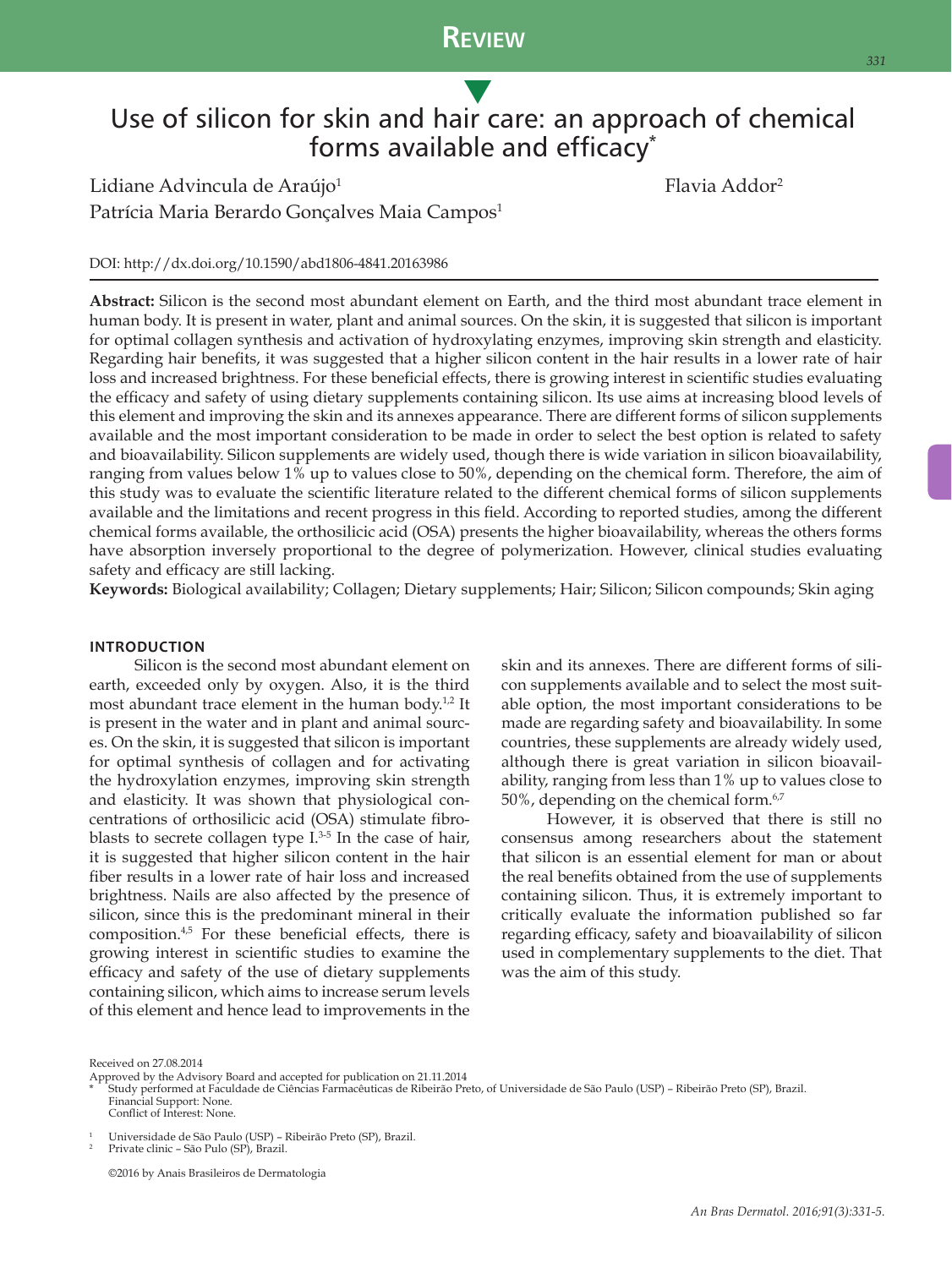#### **SKIN AGING PROCESS**

The aging process occurs by two main mechanisms: intrinsic and extrinsic. The intrinsic aging is unavoidable and results in atrophy, fibroblasts reduction and thinning of blood vessels. The collagen fibers are particularly affected in this process, which results from the accumulation of irreversible degenerative changes associated with aging.<sup>4,8,9</sup> The extrinsic aging primarily results from damage caused by ultraviolet radiation. Other factors related to this type of aging include smoking, pollution and inadequate nutrition. These types of injury lead to increased degradation of collagen and elastin. Also, a reduction in the number of extracellular matrix proteins and a decrease in fibroblasts are described,8,9 in addition to a reduction of silicon levels and hyaluronic acid in the connective tissues.<sup>10</sup>

Collagen and fibers formed by it are responsible for the biomechanical properties of the skin, allowing it to act as an organ of protection from external trauma. They present as essential components of structural integrity of the connective tissue and are present in large quantities in the skin, bones and joints. $9,11$  A reduction in the amount of collagen in the skin of about 1% per year after 21 years of age is described, resulting in thickness reduction and elasticity loss, which is directly related to the wrinkles depth.<sup>11,12</sup>

Changes occurring after menopause are even more striking, including loss of about 30% of skin collagen in the first 5 years and annual loss of 0.55% of elastin.13,14 The biosynthesis process of collagen after the third or fourth decade of life remains at a low level, insufficient to allow mature skin to repair or replace the collagen that has been lost as part of the degradation processes associated with age.9 The decrease of collagen that occurs after menopause especially correlates with decreased bone mineral density associated with age.<sup>14</sup>

By the study of skin aging process, it's possible to observe that the degradation of collagen fibers has a remarkable role in this context. Based on this, the use of mechanisms that influence the biosynthesis of this protein is as a potential tool for improving and preventing skin aging.

#### **SILICON: A UBIQUITOUS ELEMENT**

Considering the abundance of silicon in the human body, it seems unlikely that its deficiency occurs in men and women.15

In 1972, two studies by two different research groups showed that silicon was an essential element in chickens and mice.<sup>16,17</sup> These experiments demonstrated that nutritional deficiencies of silicon led to skeletal deformities such as abnormal skull and long bone structures, as well as malformed joints with cartilage poor content. Thus, an important role of silicon in bone mineralization was demonstrated.

After that, several studies showed silicon participation in different mechanisms, with positive results associated with higher concentrations of this element in the blood in patients with osteoporosis, atherosclerosis, skin aging and fragile hair and nails.10,15 However, there are no conclusive data to determine whether or not silicon is an essential nutrient for humans and superior animals, since its deficiency has not led to cell cycle interruption in mammals, and its functional role remains to be clearly defined.15,18-20 Most of the silicon present in the blood is filtered by the kidneys, suggesting that this mechanism represent the major route of excretion and that levels of silicon in blood correlate with the levels present in urine.<sup>21</sup> For this reason, various studies evaluate the serum concentration as well as the one present in urine in order to study the bioavailability of silicon and its derivatives.

Silicon occurs naturally in foods in the form of silicon oxide and silicates, which are present in water and in plant and animal sources and are found in high concentrations especially in cereals.18,22 The main sources of silicon from the diet in the Western Hemisphere are cereals (30%), followed by fruit, beverage and vegetable-derived products in general. Together, these foods provide about 75% of the total silicon ingested by man.23

However, there are studies that question the bioavailability of silicon from some sources, due to the low solubility of some compounds, especially those that are polymerized.15,24 Thus, although significant quantities of silicon are present in some foods, sometimes it is presented in an insoluble form and cannot be directly absorbed in the gastrointestinal tract. The silicon present in food is solubilized in the acid environment of stomach, becoming OSA [Si (OH)4], which can then be absorbed. It is described in the literature that the aging process is associated with an increase in gastric pH, which decreases the conversion capacity of this silicon found in foods in the bioavailable form.5

OSAis the main type derived from silicon present in drinking water and other liquids, including beer, and it is considered the most readily available form of silicon to humans.<sup>19</sup> It is stable when diluted  $($  < 10<sup>-4</sup> M) but polymerizes in higher concentrations in a pH close to neutral. Absorption studies indicated that only OSA is available while its polymerized form is not absorbed.<sup>25</sup> Questions on the bioavailability of silicon from the mineral water are reported in the literature. In a study conducted with rats that received supplementation with OSA in the water they ingested, there were no significant differences in the concentration of silicon present in bones in relation to baseline.<sup>1</sup> In beer, it demonstrated that about 80% of the total silicon found corresponds to OSA.<sup>26</sup> However, there are discussions involving the availability of OSA, which could be unstable in industrial processes such as, for example, bottling.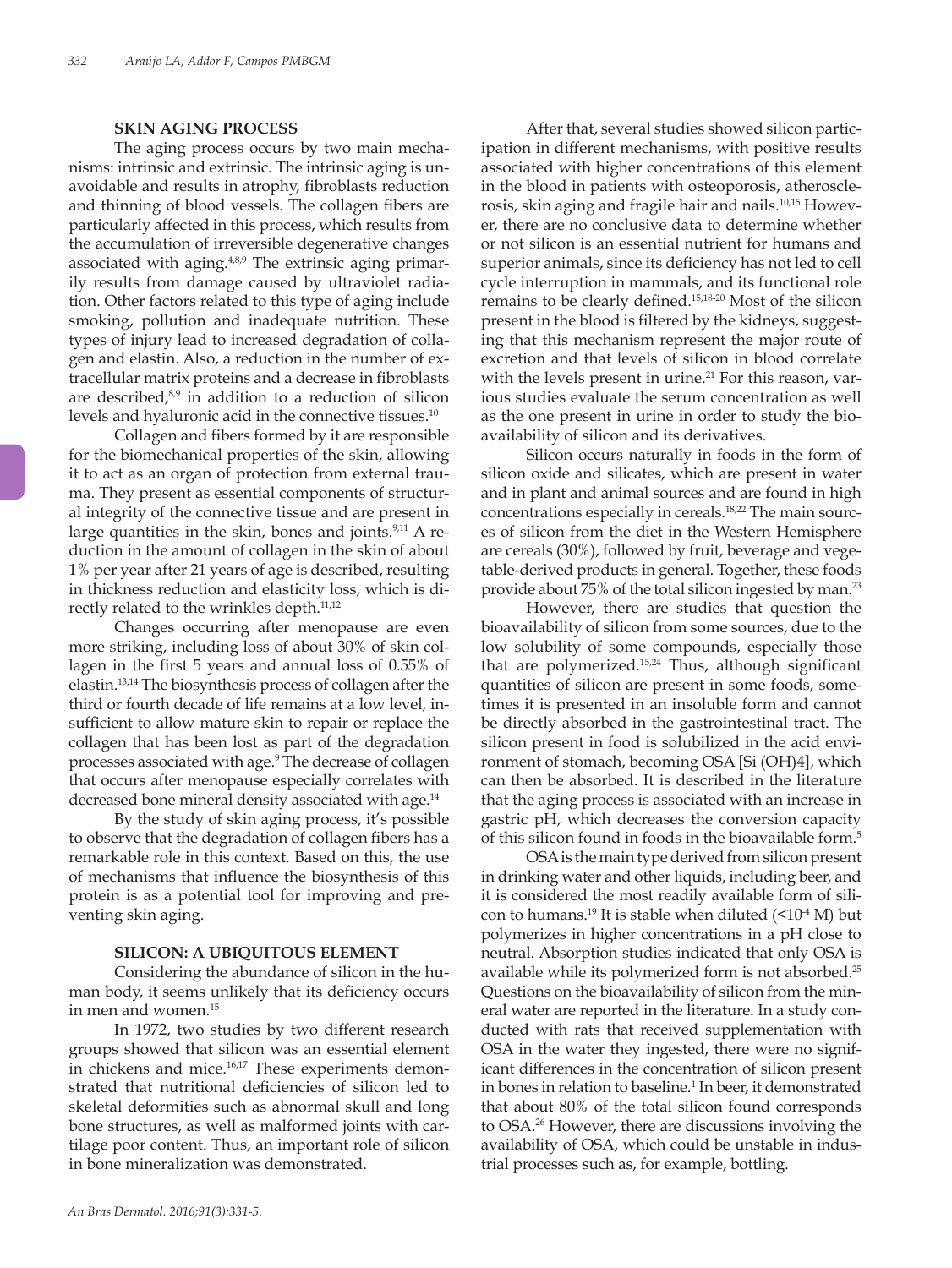At high concentrations, OSA needs to be stabilized so it doesn't polymerize excessively, resulting in a reduced bioavailability.10 For this reason, silicon-containing supplements attempt, by different methods, to concentrate OSA and stabilize it in a way to make it more bioavailable.

### **FOOD SUPPLEMENTS CONTAINING SILI-CON**

Different consumptions patterns of supplements containing silicon are observed around the world. As an example, the organic silicon – commonly the monomethyl silanetriol (MMST) – is more consumed in France, while in Germany the colloidal silicon are more present and, in Belgium, choline-stabilized OSA (ch-OSA) is more frequent.<sup>6,7</sup>

The MMST is not only organic, but also monomeric while other silicates show different degrees of polymerization, which should explain the different silicon absorption values in experiments with rats and in some preliminary studies in humans.<sup>25,27</sup> Some studies have shown that it is readily absorbed after digestion and observed no adverse events with its use. Nevertheless, it is noteworthy that, until the completion of these works, specific studies to evaluate its safety were not conducted.28

Jugdaohsingh *et al*, in 2013, conducted a study to assess the safety of using this supplement. A group of 22 healthy women, who were not menopausal, received MMST oral supplementation for 4 weeks, with the maximum recommended dose of 10.5 mg/Si/day. The authors concluded that MMST intake is safe and that it was absorbed. They also presented data to prove that, after ingestion, there is conversion of MMSR in OSA, which would justify its absorption.<sup>28</sup>

However, in response to the published article, Vanden Berghe questioned some points of the study, claiming that studies of longer duration in humans and toxicological tests in vitro and in animals are needed in order to prove the safety of using the supplement containing MMST. According to Vanden Berghe, these studies were not presented in the article in question and they are also scarce in the available literature on the subject. The statement on MMST conversion in OSA was also questioned.<sup>29</sup>

The authors of the original study published a response that kept emphasizing the study's findings. They argued that they used rigorous methodology and that, in the adopted conditions, they could conclude it was safe to use the supplement containing MMST. The authors, however, agreed that studies with larger numbers of volunteers and greater length of time would be needed for the continuation of research involving this supplement.<sup>30</sup>

MMST has been used as a silicon source for a

long time around the world, especially in Europe.<sup>28</sup> This supplement, unlike others available, does not contain nano-silica particles, on which concerns regarding the safety have been reported.<sup>31,32</sup> However, the European Food Safety Authority (EFSA) considers that there is not enough data to justify the use of MMST as silicon supplement.<sup>19</sup>

The greatest number of studies in the literature evaluates ch-OSA. The ch-OSA has been approved for human consumption and is known to be non-toxic, in addition to representing the most bioavailable form of silicon $15,22$ 

In chemical terms, ch-OSA is a mixture of OSA and choline chloride. Given the lack of data about adverse reactions to silicon, a recommended dose has not been established. Nevertheless, according to the American regulatory agency, choline, silicon oxides and various silicates are classified as substances "generally recognized as safe".18,19

The stabilization with choline is considered the most advanced technology for OSA stabilization. Choline has important characteristics that place it in the position of an ideal stabilizer for OSA, in addition to promoting benefits due to its own characteristics.33 In high concentrations, choline avoids extensive polymerization and aggregation of silicon particles, to keep it in an aqueous suspension.<sup>33</sup>

Furthermore, as previously mentioned, choline present in the compound may have a synergistic effect with OSA, since it is well known its participation in many basic biological processes.<sup>33</sup> Choline is a precursor of phospholipids, which are essential for the formation of cell membranes, as well as being involved in processes such as cell signaling, lipid metabolism and protection against the collagen breakdown mediated by homocysteine.<sup>34,35</sup>

In 2009, EFSA requested a scientific opinion to the Panel on Food Additives and Nutrient Sources Added to Food concerning ch-OSA safety. The only objective was to evaluate ch-OSA as a silicon source and also its bioavailability. Thus, silicon safety itself, in terms of daily amounts that can be consumed and its classification as a nutrient, was outside the scope of scientific opinion published by the Panel.<sup>19</sup>

Based on different studies conducted in animals and in humans, the Panel concluded that the silicon present in ch-OSA is bioavailable and that its use in supplements, in the proposed doses, does not present risks for safety, providing that the choline maximum level is not exceeded (3.5 g/day).

Studies were analyzed both in animals and in humans so the conclusion on bioavailability and safety were published by EFSA. A study of calves that received supplement containing ch-OSA or placebo for 23 weeks evaluated the evolution of serum silicon con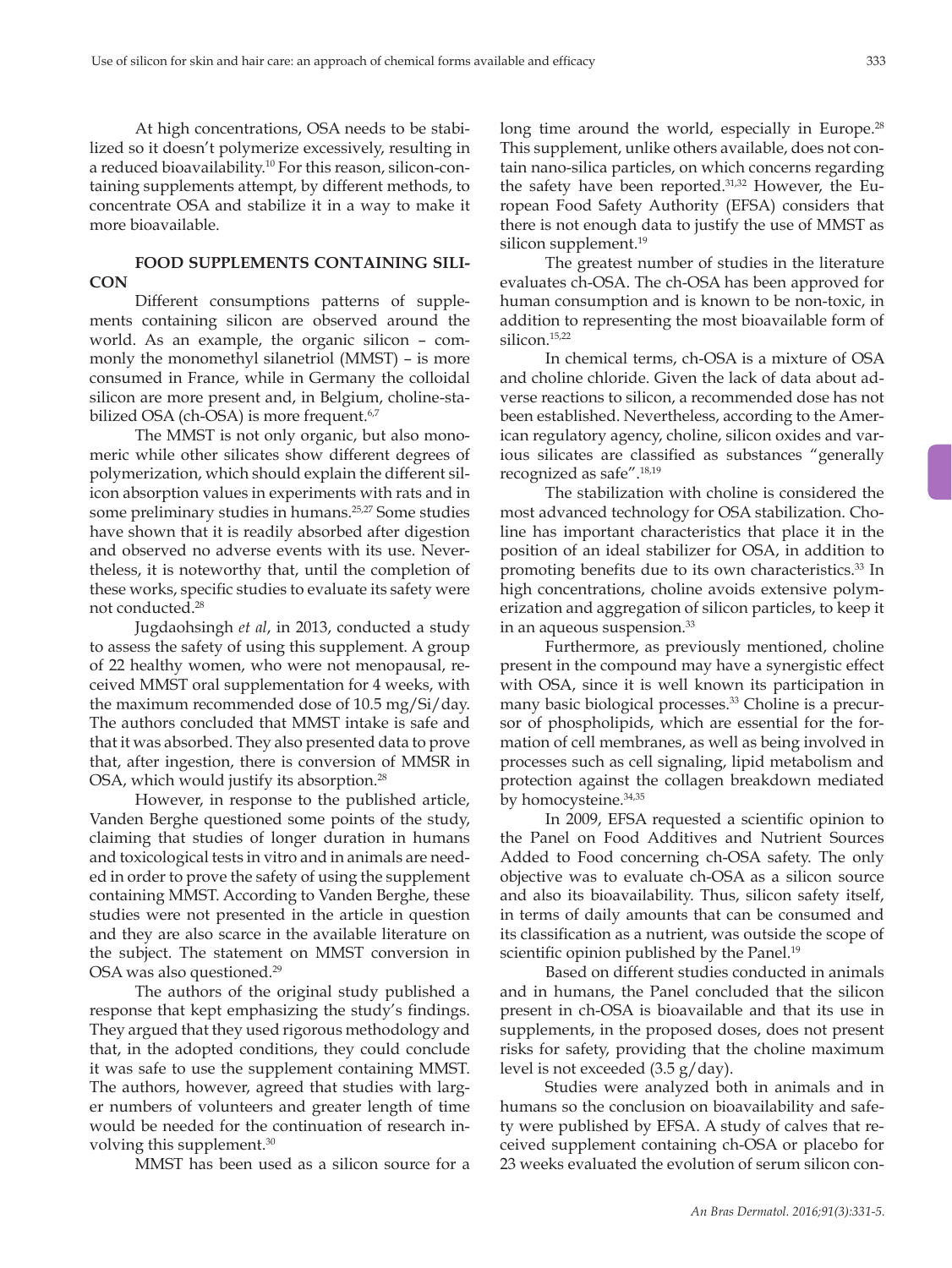centration. There was a 4.9% increase at this concentration in the group of animals receiving silicon.<sup>36</sup> In another study, Vanden Berghe assessed the bioavailability of silicon in offspring of 21 pigs, which received or not (control) supplement containing ch-OSAduring the gestation (16 weeks) and lactation (four weeks) period. In the offspring of pigs that received supplement containing silicon, significantly higher silicon concentrations were found (150% increase) than in the offspring of the control group. The authors attributed this result to the bioavailability of silicon in the supplement containing ch-OSA and also to the maternal transfer capability of absorbed silicon.37 The silicon absorption from supplement containing ch-OSA was assessed in a study of 14 healthy volunteers aged 22-34 years. Each volunteer received successive oral doses of silicon from different sources. A significant increase in serum concentration of silica compared to baseline was observed for ch-OSA.<sup>6,19</sup> This study demonstrated that the bioavailability of silicon is to a great extent dependent on the chemical form of the compound.

In another study, conducted in order to examine in vivo absorption of silicon by evaluating its serum dosage and its urinary excretion, different patterns of absorption for the different sources used were found. This study obtained different results, depending on the source, although it has evaluated absorption in just a healthy volunteer. It was observed that a diet rich in silicon does not result in sufficient bioavailable amounts of this element that would lead to a statistically significant increase in its urinary excretion and serum levels, when compared with the period in which the volunteer was subjected to a normal diet. A significant increase in silicon urinary excretion was observed when the evaluated supplementation consisted of tablets containing dry extract of *horsetail*. However, the silicon serum levels remained constant. Only the biologically active silicon present in solution at 2% silicon in a matrix of choline and glycerol was absorbed, which reflected in the significant increase of silicon in both serum levels and in urine excretion. Based on this study, the authors concluded that silicon absorption is strongly influenced by its chemical form and matrix.

Sripanyakorn *et al* measured silicon uptake from 8 different sources. In healthy volunteers, blood and urine samples were analyzed to quantify the concentration of silicon. The results confirmed that the degree of silicon polymerization is inversely proportional to intestinal absorption.7

## **SILICON AND ITS RELATION WITH SKIN, HAIR AND NAILS**

Regarding the skin, it is suggested that silicon is important for optimal synthesis of collagen and for activating the hydroxylation enzymes, important in the

formation of collagen network, improving skin strength and elasticity. Silicon is also associated with the synthesis of glycosaminoglycans. Concerning the hair, it is suggested that strands with higher silicon content tend to have lower falling rate and higher brightness. Nails are also affected by the presence of silicon, since this element is one of the predominant mineral in their composition. The presence of soft and brittle nails can indicate systemic deficiency of silicon. By improving the quality of nails, there is an increased protection against nail infections.<sup>4,5</sup>

In a study with 50 healthy volunteers, aged between 40 and 65 years and with clear clinical signs of facial photoaging, the effect of the intake of supplements containing ch-OSA to the skin, hair and nails were analyzed. The supplement was held for a period of 20 weeks, with 2 capsules containing 10 mg of ch-OSA taken daily. Also, serum concentrations of various components in the blood were evaluated in order to verify safety of oral treatment. The silicon intake under these experimental conditions was considered safe, since there were no reported adverse events with this treatment. This study, according to the authors, was the first randomized, double-blind, placebo-controlled trial that showed positive results in the skin microtopography and anisotropy after the intake of supplement containing ch-OSA. At the end of the period of use supplement containing silicon, there was a significant improvement in the skin surface characteristics and in its mechanical properties.

Also in this study, it was observed a significant improvement in the fragility of nails and hair in the group using the ch-OSA. The placebo did not lead to significant differences in rating assigned by the volunteers by the self-assessment questionnaires completed before the start and after the end of the study.

Another randomized study with 48 volunteers investigated the effect of ch-OSA on hair. The volunteers had thin hairs and were divided into 2 groups: ch-OSA and placebo. The first group received daily doses of 10 mg of silicon, for a period of 9 months.<sup>4</sup> Morphology and mechanical properties of hair were evaluated at the beginning and at the end of the study. In general, positive results were obtained in the evaluated hair properties, such as strand resistance to breaking, for example. Furthermore, the area of the strand front section increased significantly after 9 months of supplementation containing ch-OSA, whereas the placebo group exhibited no significant difference.<sup>4</sup>

The fact that ch-OSA have partially prevented the loss of hair tensile strength suggests that it has a structural effect on hair fibers. According to the authors, an interaction with keratin is possible, considering that OSA is the chemical form of silicon prevalent in physiological fluids and that silanol group, present on OSA, is known to form complexes with amino acids and peptides.<sup>4,38,39</sup>